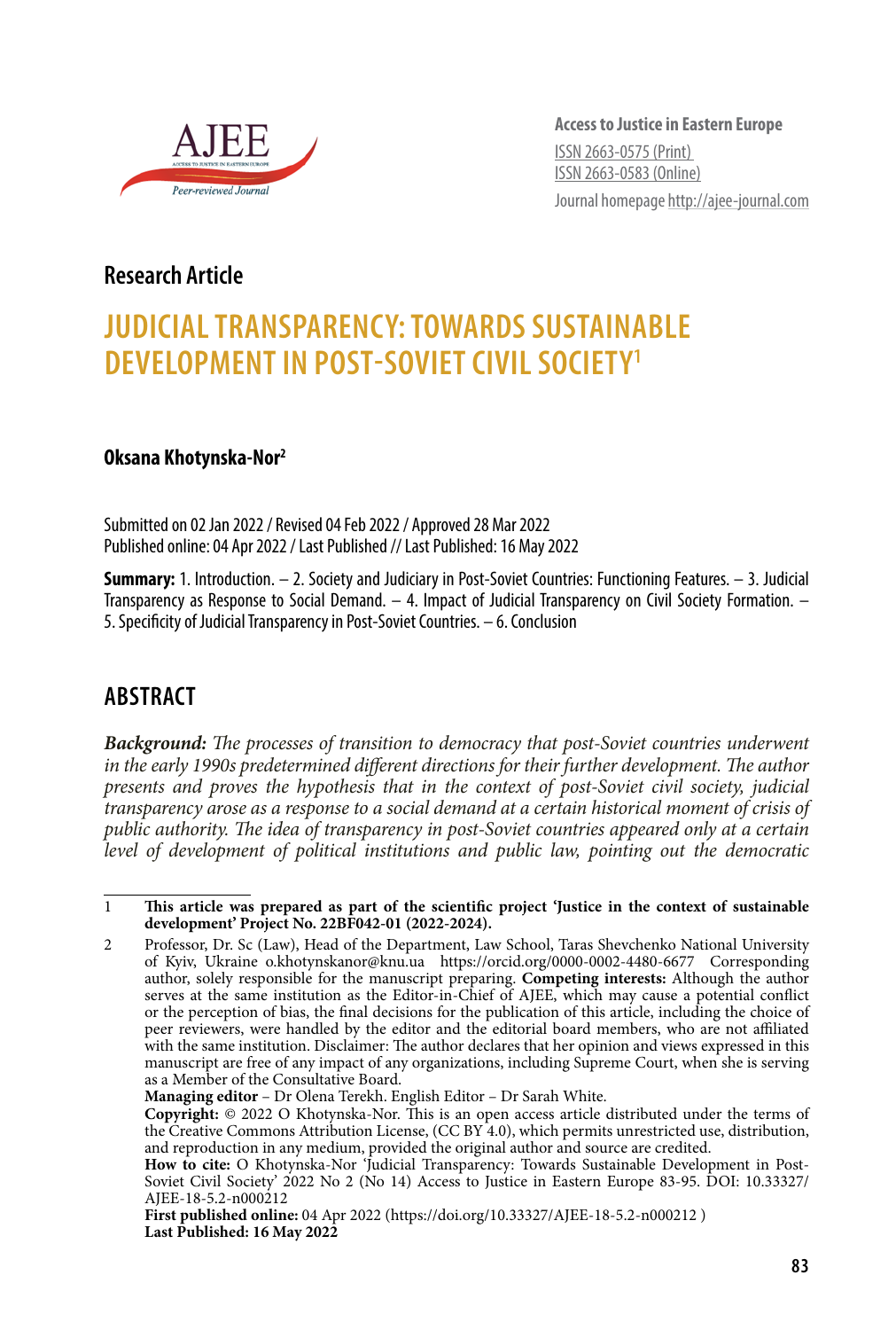

*transition of power. At the same time, its emergence established information asymmetry and the poor quality of state institutions of power.*

*Methods: The need to ensure the transparency of judicial activity, in addition to the natural process of the democratic transition of power, is also driven in post-Soviet countries by two important factors. The first is that in the modern world, the judiciary is increasingly becoming involved in the process of law-making, which requires the transformation of existing ideas about the system of checks and balances. The second is related to a global tendency in the fight against corruption, which has been a key problem for the countries of this region for many years. Although it has become the de facto rule for developed democracies, transparency affects the development of the legal culture of populations in transitional democracies differently. It performs various functions, including educational, preventive, stimulating, communicative, protective, and others.*

*Results and Conclusions: The article pays special attention to the unique forms of communication between courts and the public that have arisen in post-Soviet countries with an unstable political situation. In studying them, the author highlights the transformation of transparency from a factor of the development of civil society into one of its results.*

*Keywords: civil society, legal culture, transparency, judiciary, post-Soviet countries, sustainable development, sustainable justice*

#### **1 INTRODUCTION**

In recent years, the reinterpretation of the role of a person in relations with the state has become the impetus for the emergence of a number of different concepts of civil society,<sup>3</sup> determining the leading position of this notion in sociology and political science. Numbering more than a dozen, these concepts nonetheless provide a flexible structure, with the help of which it is possible to study the 'geometry of human relations'<sup>4</sup> developing into relations with the state.

However, the formation of civil society, especially in the context of post-totalitarian countries, is impossible without an independent and effective judiciary acting as a legal instrument for the protection of human rights. Civil society and the judiciary are strongly interrelated as causal, mandatory components of the rule of law. This interrelation is especially inherent in post-Soviet countries, where all institutions of power, including the judiciary, have only relatively recently begun to develop in the direction of transparency, becoming accessible and comprehensible to people. It is important to understand that in post-Soviet countries, both the development of the judiciary as a precondition for a democratic state and the development of the processes of civil self-organisation of the society have the same source – changes in the social behaviour of people, which involve overcoming the stereotypes of mass legal consciousness (including the professional one) that interfere or distort people's social activity.<sup>5</sup> However, the strength of the traditions of the 'Soviet' court and the slowly-changing consciousness of the 'Soviet' people exert their influence, predetermining the features of the development of both civil society and the judiciary in this region.

<sup>3</sup> H Veltmeyer, 'Civil Society and Local Development' (2008) 9(2) Interações (Campo Grande).

<sup>4</sup> M Edwards, 'Introduction: Civil Society and the Geometry of Human Relations', in *The Oxford Handbook of Civil Society* <https://www.oxfordhandbooks.com/view/10.1093/oxfordhb/9780195398571.001.0001/ oxfordhb-9780195398571-e-1> accessed 4 February 2021.

<sup>5</sup> IL Petrukhina (ed), *Judiciary* (LLC 'TK Velbi' 2003).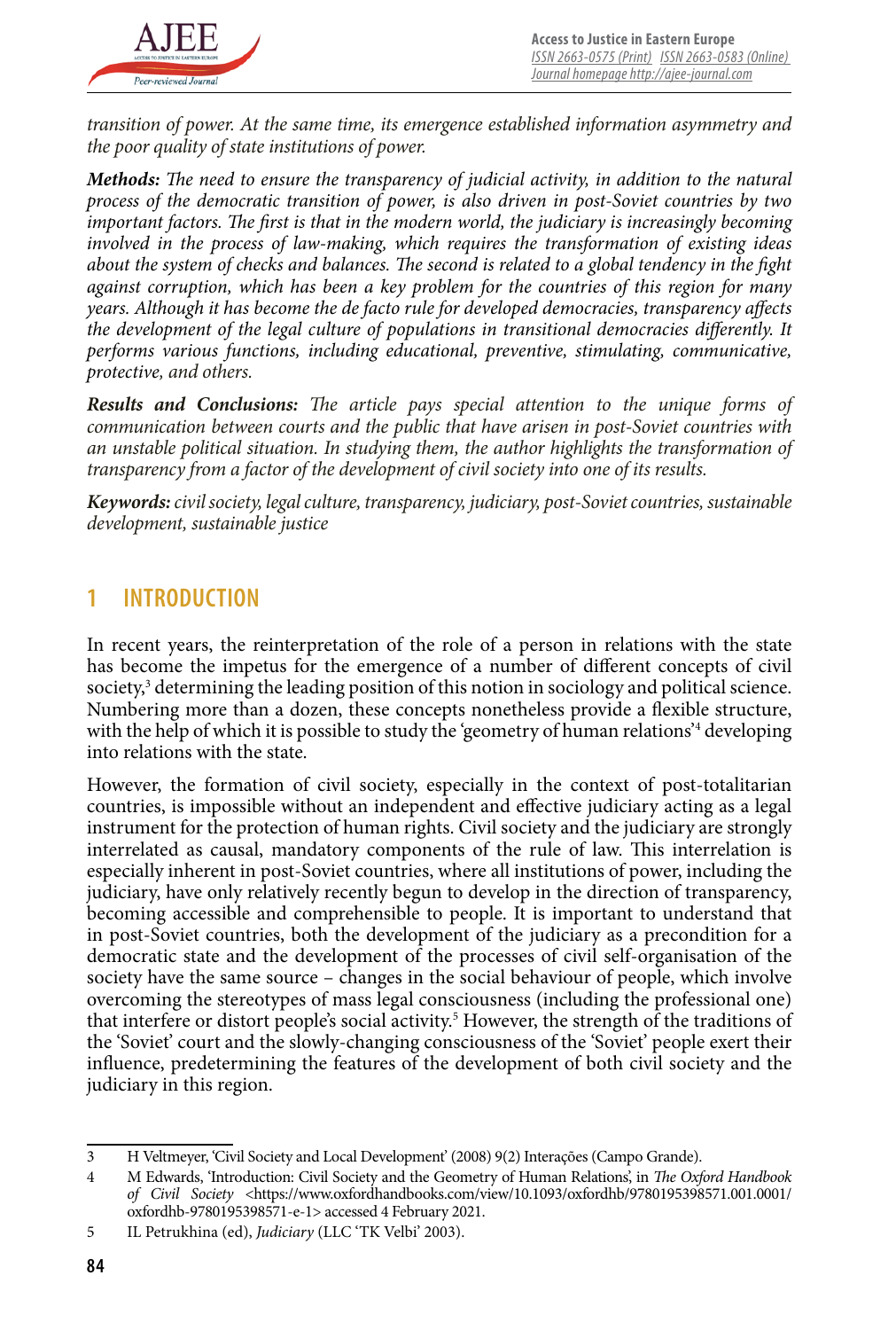It should be noted that studies on transparency in stable democracies and in post-Soviet space differ. Thus, in Western scientific works, one rarely finds a clear definition of judicial transparency (justice). As a rule, it means the ability to observe the trial and monitor court decisions.<sup>6</sup> Transparency is seen as a necessary condition for independence, accountability, legitimacy of the judiciary, and development of democracy.<sup>7</sup> At the same time, modern studies of this concept are already drawing attention to the issues of using artificial intelligence in the judicial process.<sup>8</sup>

For the studies on transparency in post-Soviet countries, as a cultural heritage of Soviet science, the desire for clarity of definitions traditionally remains strong. Therefore, it is associated with the principle of publicity (openness) of judicial proceedings, a concept historically formed in the Soviet space. It is specified as an obligatory condition (principle) of the judicial process in most of the Constitutions of post-Soviet countries.<sup>9</sup> In addition, the development of views on the role of the judiciary in society has led to the use of such words as publicity, accessibility, and transparency.<sup>10</sup> This was significantly influenced by international regulations, including the Universal Declaration of Human Rights (Art. 10),<sup>11</sup> the International Covenant on Civil and Political Rights  $(Art. 14)<sup>12</sup>$  and the Convention for the Protection of Human Rights and Fundamental Freedoms (Art. 6),<sup>13</sup> as well as others where, in various interpretations, the right to a public hearing by an independent and impartial tribunal must be guaranteed.

The first direct mention of the term 'transparency' appeared in post-Soviet space only at the start of the 2000s in the context of the development of various configurations of communication between public authorities and civil society. The term, which was alien to the languages of post-Soviet countries, began to be widely used in political discourse and as a subject of scientific research. This was facilitated by globalisation, the emergence of access to foreign sources of information, the development of information technology, and the intensification of international cooperation. The involvement of various international organisations (for example, USAD and ABBA), which acted as donors of judicial reforms in post-Soviet countries, made it possible to focus on the world experience in constructing communication between government and society.

<sup>6</sup> TS Ellis III, 'Sealing, Judicial Transparency and Judicial Independence' (2008) 53 *Vill. L. Rev.* 939; B Ahl, D Sprick, 'Towards judicial transparency in China: The new public access database for court decisions' (2018) 32(1) *China Information* 3-22; W Voermans, 'Judicial transparency furthering public accountability for new judiciaries' (2007) 3(1) *Utrecht Law Review* 148-159; TR Harrison, 'Cameras in the United States Supreme Court: Judicial Transparency & the Obligation Thereof' (2019) <http://hdl. handle.net/1969.1/175466> accessed 4 February 2022.

<sup>7</sup> M Lasser, *On Judicial Transparency, Control, and Accountability n Judicial Deliberations: A Comparative Analysis of Transparency and Legitimacy* (Oxford University Press 2009) <https://www.oxfordscholarship. com/view/10.1093/acprof:oso/9780199575169.001.0001/acprof-9780199575169-chapter-10> accessed 4 February 2021; K Hoch, 'Judicial transparency: communication, democracy and the United States federal judiciary' (2009) <https://escholarship.org/uc/item/44g491tk#article\_abstract> accessed 4 February 2022; S Grimmelikhuijsen, 'The effects of judicial transparency on public trust: Evidence from a field experiment' (2015) 93 *Public Administration* 10.1111/padm.12149.

<sup>8</sup> V Chiao, 'Fairness, accountability and transparency: Notes on algorithmic decision-making in criminal justice' (2019) 15 *International Journal of Law in Context* 126-139.

<sup>9</sup> For example, such rules are contained in the Constitutions of Azerbaijan, Belarus, Georgia, Lithuania, Moldova, Tajikistan, Turkmenistan, Uzbekistan, and Ukraine.

<sup>10</sup> See more about openness of justice in I Izarova, 'Sustainable Civil Justice Through Open Enforcement – The Ukrainian Experience Studying' (2020) 9(5) *Academic Journal of Interdisciplinary Research* 206-216.

<sup>11</sup> The Universal Declaration of Human Rights, 10 December 1948 <https://www.un.org/en/universaldeclaration-human-rights/> accessed 4 February 2022.

<sup>12</sup> International Covenant on Civil and Political Rights, 16 December 1966 <http://www.un.org.ua/images/ International\_Covenant\_on\_Civil\_and\_Political\_Rights\_CCPR\_eng1.pdf> accessed 4 February 2022.

<sup>13</sup> Convention for the Protection of Human Rights and Fundamental Freedoms, 4 November 1950 <https://www.echr.coe.int/Documents/Convention\_ENG.pdf> accessed 4 February 2022.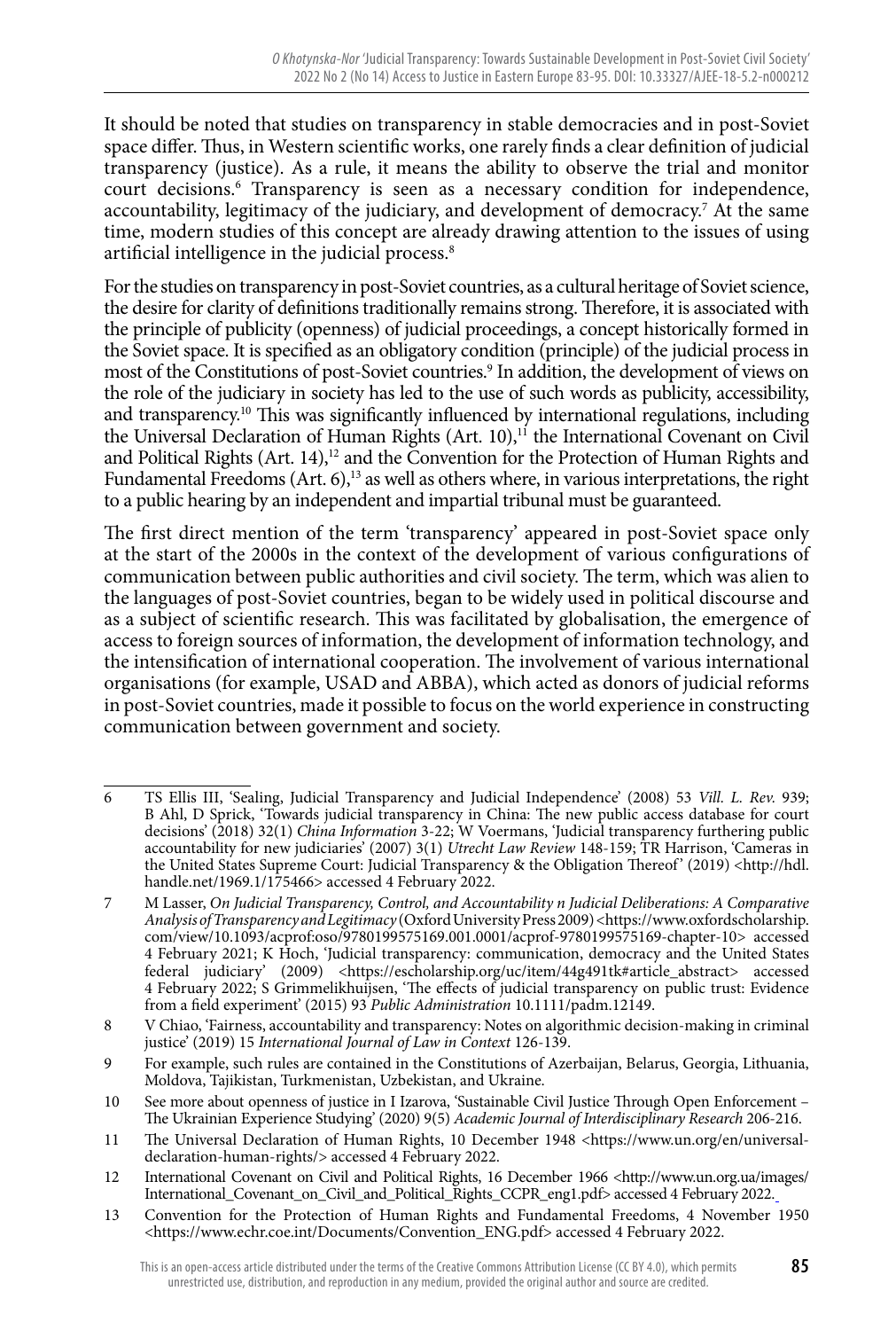

In any case, we must state that in post-Soviet space, judicial transparency was perceived as a tool that provides society with information about the functioning of the judiciary in a variety of its manifestations. Today, it seems quite logical in the context of the development of an information society and the extraordinary value of information.

But the main reason for borrowing this concept was the emerging need of the population of post-Soviet countries for information about the judiciary, judicial activity, and methods of judicial protection of their rights. The worsening crisis of public trust in the government, as a whole, forced the government to take measures targeted at interaction with society and the stabilisation of relations. Power that is trusted is more effective because it takes less effort to prove the expediency of its existence to society. The simultaneous activation of the civic position of society members, who seeking of taking part in state administration, required the relevant information. That is why we consider judicial transparency to be a form of communication with society through a mutual exchange of information. In post-Soviet countries, it arose at a certain historical moment of crisis for public authority. In contributing to the development of civil society, it has become its product.

It is the purpose of this study to prove the proposed thesis. To achieve this, we will first briefly outline the distinctive features of post-Soviet civil society and identify the factors that predetermined the emergence of the concept of judicial transparency in it. Next, we will demonstrate the impact of transparency on the development of post-Soviet civil society and give examples of non-standard solutions for the development of communication between the judiciary and post-Soviet civil society.

# **2 SOCIETY AND JUDICIARY IN POST-SOVIET COUNTRIES: FUNCTIONING FEATURES**

As a society that began its formation in the Soviet Union, the society of post-Soviet countries in the early 1990s was distinguished by a high level of indifference to its legal area of life. This happened for several reasons:

- The totalitarian regime and the underlying ideology, which dominated in the USSR for a long time, formed the stereotype of a 'super-powerful state', in which there was no place for the manifestation of an individual.
- The destructurisation of society, its atomisation, was accompanied by the emergence of the mechanisms that ensured the functioning of the economic system, deprived of natural incentives, as well as the exercise of governmental power outside and in addition to legally established powers and procedures. Shadow economics and shadow politics have become such mechanisms. Since the latter determined everyday life to a greater extent than written laws, there was basically no ground for cultivating respect for the law as a civilised form of the idea of justice and an instrument of protection against arbitrariness.

The socio-political changes that took place in the countries of the former USSR with the attainment of independence led to the transformation of the judicial system into an independent judiciary and the extension of the jurisdiction of courts to all legal relations. Simultaneously with the development of a private form of ownership and the restriction of legislative and executive powers at the level of constitutions, these factors significantly influenced the change in the public consciousness. The proof of this was the rapid pace of the development of human rights and other public organisations and a sharp increase in the prestige of legal education, and the need for lawyers. Along with economic reforms in post-Soviet countries in the early 1990s, large-scale judicial reforms began, the purpose of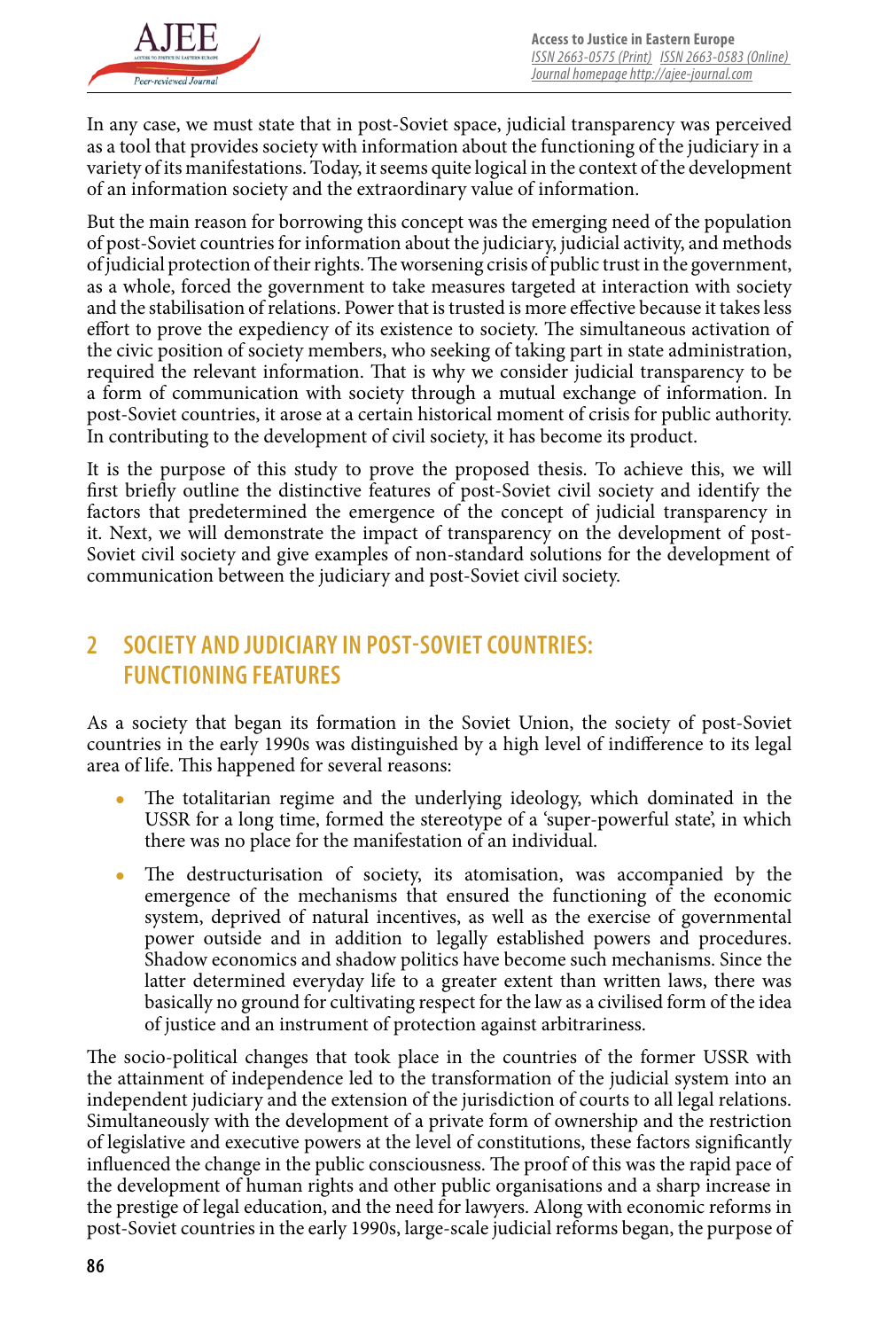which was to ensure the independence of the judiciary. The need for its guarantees turned out to be an overly complex task of the transition to democracy.14

Yet, the stereotypes of Soviet thinking remained very stable for a long time. A sociological survey conducted in Ukraine in 2000 showed that most of the citizens of this country did not even make attempts to protect their civil rights and human dignity. When asked what they did if their rights were violated, almost 47% of the respondents said they did nothing, while 17% answered that in this case they 'used their ties', and only 15% of the respondents applied to the court for the protection of their rights.15 Thus, the judicial protection of rights was replaced in society by informal ties with officials who made the necessary decisions, including illegal ones, laying the foundation for the rapid development of corruption for many years to come.

The unpopularity of the judiciary was associated with a high level of distrust in its effectiveness and in the fairness of the decisions made, which, in principle, is a characteristic feature of transit societies in general and transit justice in particular.16 However, a no less compelling reason for this is the 'closed nature' of the judiciary for society, which was traditional for the Soviet period. The information vacuum that formed around judicial activity during the long period of the Soviet regime created a strong belief in the inaccessibility of justice, aggravating the corporate nature of the judicial system and its remoteness from people.

This naturally put on the agenda the introduction and development of technologies that may reduce this distance and improve communication between courts and society.

### **3 JUDICIAL TRANSPARENCY AS RESPONSE TO SOCIAL DEMAND**

The idea of transparency in post-Soviet countries emerged only at a certain level of the development of political institutions and public law, pointing to the democratic transition of power. At the same time, its emergence fixed a certain lack of institutional quality, information asymmetry, and poor quality of state institutions of power.17 This exacerbated the risks of destabilising social development and predetermined the need for open and accessible information about the activity of government bodies. In such a situation, transparency emerged as a slogan, formulating the social request as briefly as possible.<sup>18</sup>

This has become particularly evident in relation to the judiciary, since historically in this region, it was not customary to comment on court decisions, and public speeches of judges were recognised as inappropriate. Access to judicial information for citizens was very restricted, and the media did not have the necessary skills to cover judicial issues. At the same time, unlike in developed democracies, where transparency was seen as a

<sup>14</sup> A Mihr, 'Transitional Justice and the Quality of Democracy', (2013) 7(2) *International Journal of Conflict and Violence* 298-313.

<sup>15 &#</sup>x27;Development of civil society in independent Ukraine' <http://political-studies.com/?page\_id=186> accessed 4 February 2022.

<sup>16</sup> O Khotynska-Nor, L Moskvych, A Mamychev, Y Vasilyev, S Kuzina, 'Role of Confidence and Supply Chain Strategy during Legitimization of Justice in Countries of Transitional Period' (2019) 8(6) *International Journal of Supply Chain Management* 533-543.

<sup>17</sup> G Akerlof, 'The Market for Lemons: Quality Uncertainty and the Market Mechanism' (1970) 84 *Quarterly Journal of Economics* 485-500; M Spence, *Market Signaling* (Harvard University Press 1974); S Grossman, J Stiglitz, 'On the Impossibility of Informationally Efficient Markets' (1980) 70 *American Economic* Review 393-408.

<sup>18</sup> O Afanasyeva, '"Open State" in the conceptual system of social science' (2014) 1 *Issues of state and municipal management* 171-187.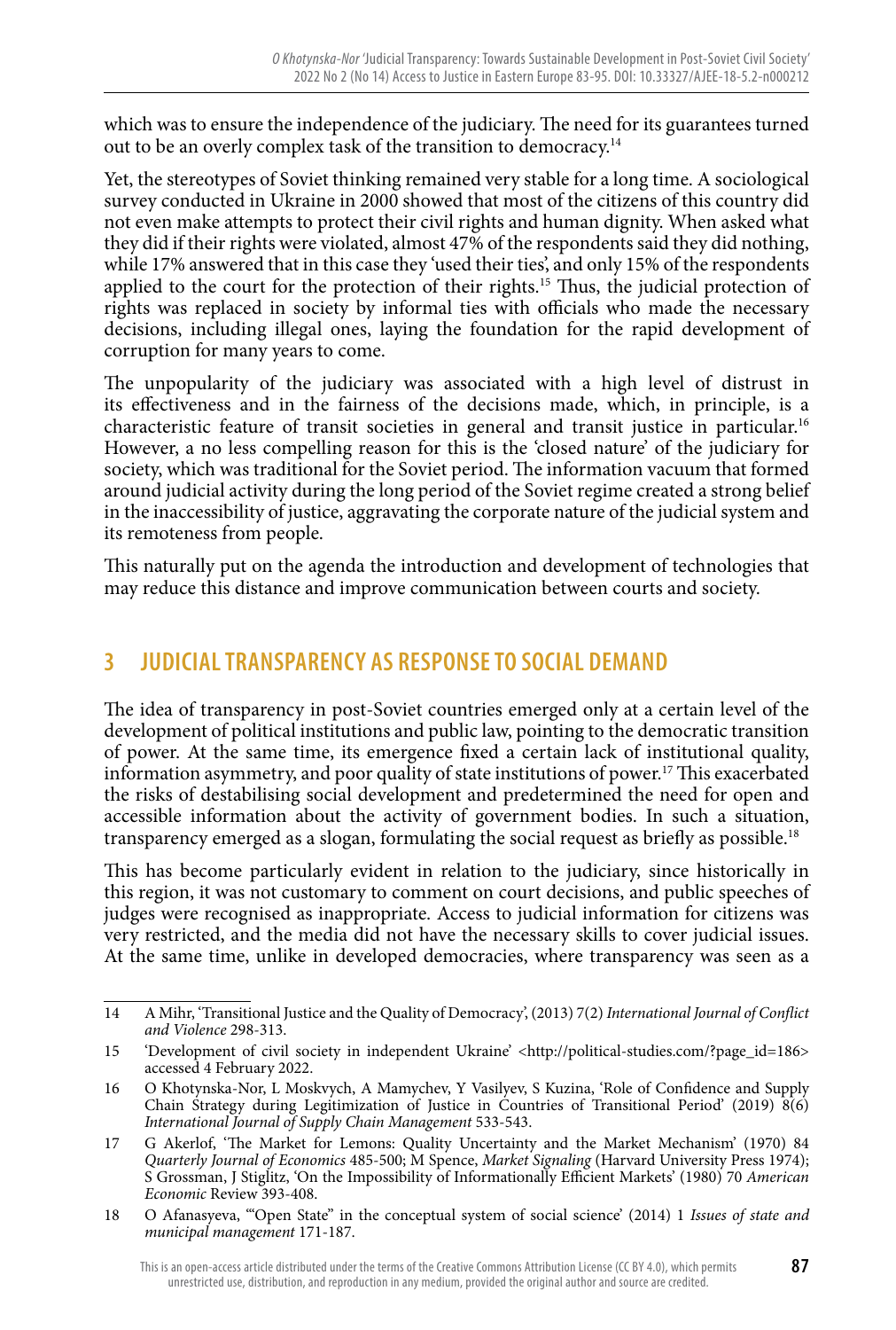

necessary condition for the independence of the court,<sup>19</sup> in post-Soviet countries, it was teetering on the brink of a threat to this independence due to a lack of the guarantees of judges' immunity envisaged by the legislation. Nevertheless, in post-Soviet society, owing to a change in political rhetoric, the famous phrase 'Justice must not only be done, it must be seen to be done<sup>'20</sup> began to be cultivated.

The need to ensure the transparency of judicial activity in post-Soviet countries, in addition to the natural process of democratic transition of power, is also dictated by two meaningful factors. The first is that in the modern world, the judiciary is increasingly being involved in the process of law-making, which requires the transformation of existing ideas about the system of checks and balances. Thus, a 'soft accountability' model is being formed, which allows the court to take into account the various interests and needs of a changing social environment, as well as to be sensitive to the values and demands of society.<sup>21</sup> The second is associated with a global tendency in the fight against corruption. Corruption in the judiciary of post-Soviet countries has perhaps been the most important problem for many years. It covers different levels of courts and pursues different goals: ranging from the banal desire to speed up or, alternately, drag out the trial to the delivery of an illegal decision.

Many works<sup>22</sup> are devoted to the problems of corruption in the judiciary. In recent studies of this systemic phenomenon, the following types of corruption have been distinguished: (1) bribery; (2) unreasonable political influence on the outcome or political interference in the litigation; (3) extortion; (4) misuse of public funds and resources.<sup>23</sup>

Judicial transparency, based on the right of the public to information about the judicial activity, their results, judicial officials, their income levels, etc., is one of the generally recognised methods of combating corruption in the courts. Art, 10 of the UN Convention against corruption emphasises the duty of the states to take such measures 'as may be necessary to enhance transparency in its public administration, including with regard to its organization, functioning and decision-making processes, where appropriate.<sup>24</sup> At the same time, in para. 13 of Opinion No. 21 (2018) of the Consultative Council of European Judges to the attention of the Committee of Ministers of the Council of Europe 'Preventing corruption among judges' clearly states that

> A lack of transparency caused by preventing access to information relating to the judicial system facilitates corrupt behaviour, and is therefore often an important trigger for corruption. There is clear evidence that a judicial system with a (traditionally) high degree of transparency and integrity presents the best safeguard against corruption.25

<sup>19</sup> T Ellis III (n 6).

<sup>20</sup> *R v Sussex Justices*, Ex parte McCarthy ([1924] 1 KB 256, [1923] All ER 233) <https://issuu.com/js-ror/ docs/1924\_rvsussexjustices> accessed 4 February 2022.

<sup>21</sup> W Voermans (n 6).

<sup>22</sup> E Buscaglia, 'Judicial Corruption in Developing Countries: Its Causes and Economic Consequences' (1999) UC Berkeley: Berkeley Program in Law and Economics <https://escholarship.org/uc/ item/48r8474j> accessed 4 February 2022; S Gloppen, 'Courts, Corruption and Judicial Independence', in T Soreide, A Williams (eds), *Corruption, Grabbing and Development: Real World Challenges* (Edward Elgar Publishing 2014); G Brooks, 'Judicial Corruption: Magistrates, Judges and Prosecutors', in *Criminal Justice and Corruption* (Palgrave Macmillan 2019).

<sup>23</sup> International Bar Association, 'The Basel Institute on Governance. Judicial Integrity Initiative: Judicial Systems and Corruption' (2016) <https://www.baselgovernance.org/sites/default/files/2019-01/the\_ judicil\_integrity\_initiative\_may\_2016\_full.pdf> accessed 4 February 2022.

<sup>24</sup> United Nations Convention against Corruption (2004) <https://www.unodc.org/documents/treaties/ UNCAC/Publications/Convention/08-50026\_E.pdf> accessed 4 February 2022.

<sup>25</sup> Opinion No 21 (2018) of the Consultative Council of European Judges to the attention of the Committee of Ministers of the Council of Europe 'Preventing corruption among judges' <https://www.coe.int/en/ web/ccje/ccje-opinions-and-magna-carta> accessed 4 February 2022.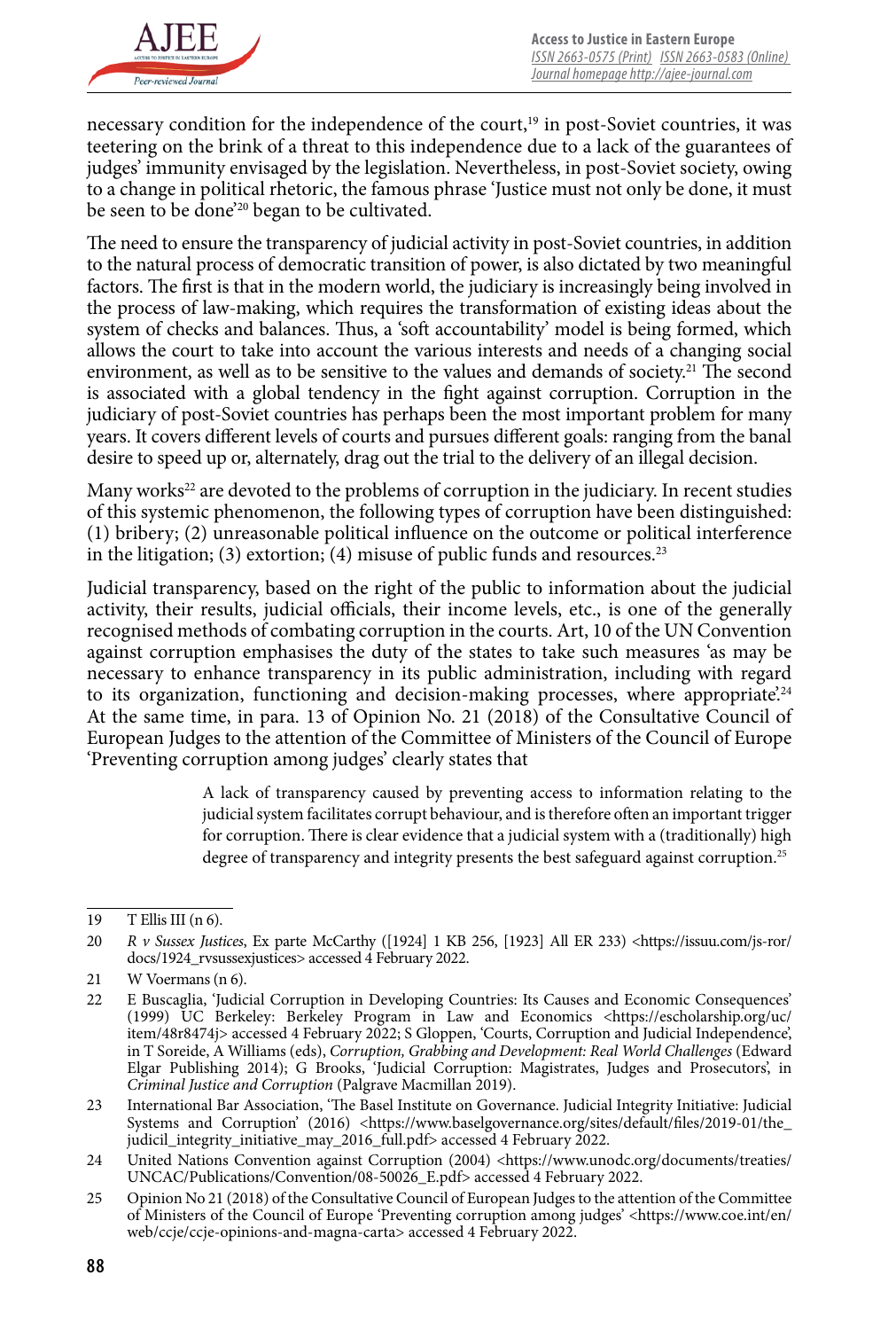Thus, the development of judicial transparency in post-Soviet countries was not only a response to a social demand that arose at a certain stage of their historical development but also an example of one of the most consistent global trends in the fight against corruption in the judiciary.

# **4 IMPACT OF JUDICIAL TRANSPARENCY ON CIVIL SOCIETY FORMATION**

The recognition of transparency as one of the main conditions for judicial activity in the current conditions of the formation of civil society predetermines its broad understanding as a tool that provides society with information about the functioning of the judiciary and its various institutions and establishments. As a kind of toolkit, judicial transparency, in this case, has an informative function. This is especially critical for the study of the influence on the formation of civic consciousness in post-Soviet countries. However, this is not the only function of transparency that is important. There are other functions, which, in our opinion, should be specified:

- Educational (owning to information about the judicial activity, citizens become aware of their rights and obligations, as well as methods and mechanisms for rights protection).
- Preventive (provides for identification of the facts of human rights violations in the judicial system, contributes to the elimination and prevention of crisis phenomena in it, such as corruption, pressure on judges, low qualification of personnel).
- Stimulating (encourages changes in the public consciousness, development of civil activity, and the legal culture of society).
- Communicative (provides an open dialogue between the judiciary and society).
- Protective (protects the judiciary from unreasonable criticism and political pressure – the more society is aware of the work and effectiveness of the judiciary, the less the political authorities have the opportunity to implement groundless reforms of the judiciary for their own benefit).
- Creation and provision of opportunities for society to influence the development of the judiciary and its reforming process.
- Ensuring civil control over the activity of the judiciary and its accountability to society.

Thus, the basis of judicial transparency should be the information component. Therefore, transparency characterises the influence of information on the mechanisms of social organisation and state of awareness (full, sufficient, and reliable knowledge) about various aspects of judicial activity, on the one hand, and the right of citizens to access information, on the other.

Considering judicial transparency as a factor in the formation of civic consciousness in post-Soviet countries, mass information, in our opinion, is the most significant and meaningful in terms of influencing people in this region, specifically the information:

- About the organisation of the judicial system in the country. These are the principles of the organisation of the court system, the territorial and subject jurisdiction of courts, the differentiation of judicial specialisation profiles, and the hierarchy of judicial institutions and their powers.
- About judicial procedures. This group includes information about the procedure for applying to a court, the procedure for filing appeals against court decisions,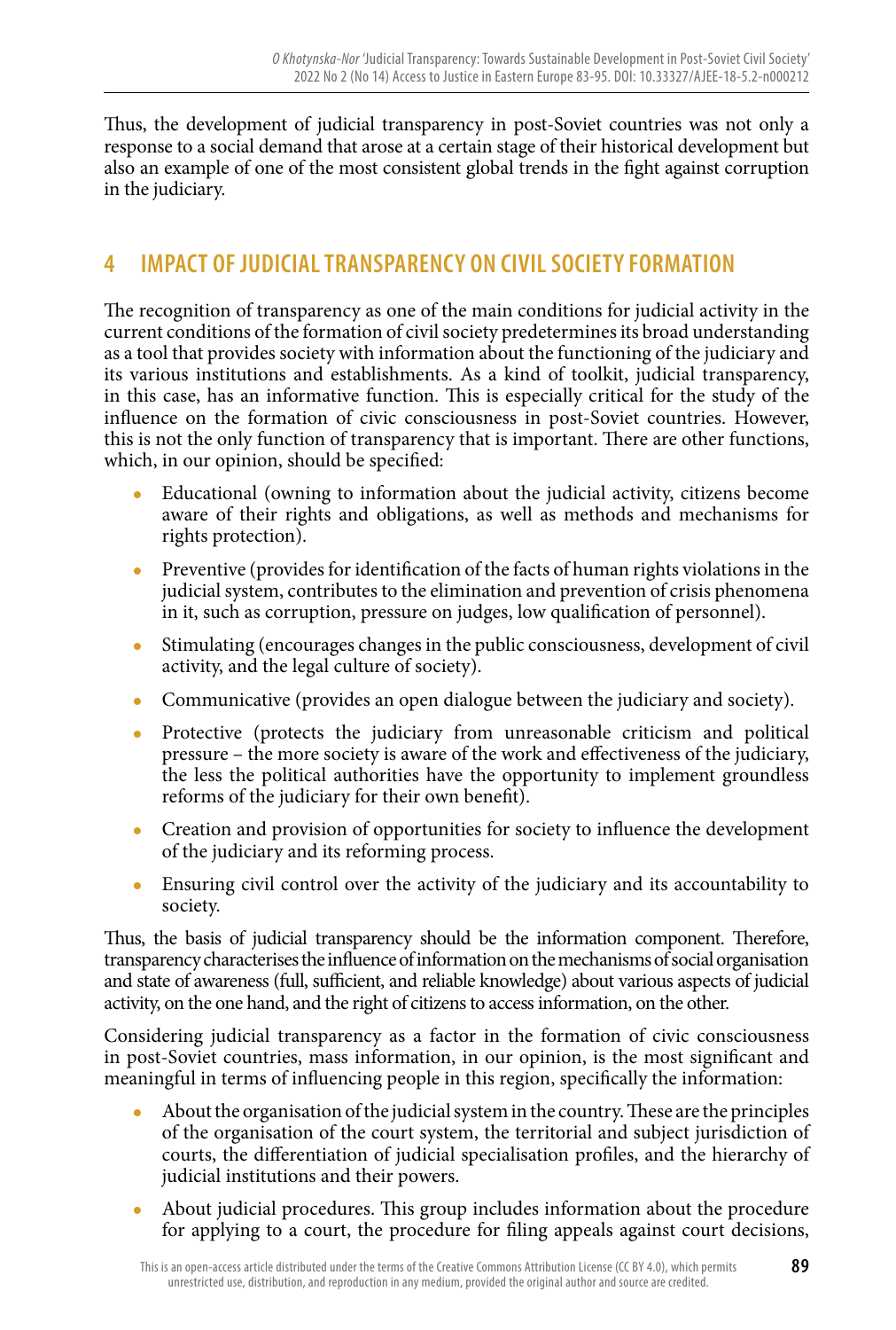

court composition and procedure for its formation, litigation practice in cases that are the most common in a certain period of development of society, and court decisions.

- About judges. This type of information includes information about access to the judicial profession, information about candidates for judicial positions and careers of judges, about the rights and obligations of a judge, and information on holding them accountable. This should also include the availability of information about the level of income and property of judges and members of their families.
- About high-profile lawsuits, their progress, and outcomes.
- About judicial reform. Such information should convey details about the goals of reforming the judiciary, the necessary planned measures and timeframes, and the expected outcomes.

Transparency may be viewed as a principle of interaction between the judiciary and civil society, consisting of the following components:

- The mode of operation of the judiciary, providing: the opportunity for any interested person to obtain information about judicial activity by any means provided for by the law; the opportunity to observe the development of the judicial system, creating conditions for civil society actors to effectively monitor and influence this process.
- The provision of the information by authorities, including directly by the representatives of the judiciary, on their own initiative or at the request of the society members about various aspects of judicial activity. This process may be both targeted and addressed to a mass audience.
- The ability of society to evaluate and use information about judicial activity at its own discretion, which involves analysis and critical assessment of the information about the functioning of the judiciary. As a result of these processes, the initial information is being transformed into the derivative one; that is, public opinion is being formed.

Thus, judicial transparency ensures the formation of ideas and views on judicial activity in post-Soviet society, which contributes to fostering its legal culture. Accordingly, the development of judicial transparency affects the evolution of the civil consciousness of the society as a condition for civil society formation.

# **5 SPECIFICITY OF JUDICIAL TRANSPARENCY IN POST-SOVIET COUNTRIES**

The influence of judicial transparency on the formation of civil society in post-Soviet countries led to the emergence of various institutions both in the environment of judicial activity and in society itself. In developing national legislation and implementing international regulations, the authorities began to gradually take measures targeted at openness, information accessibility, and the comprehensibility of activity of courts for the citizens. The introduction of press secretaries in courts, the creation of open registries of court cases and bases of court decisions, the functioning of official websites of courts or web portals of the judiciary, the gradual IT penetration into the judicial process, the interaction of judges with the media, and many other things have become typical for all post-Soviet countries without exception.

On the part of society, public organisations monitoring the most important areas of judicial activity have emerged: the transparency of the judiciary formation, the fairness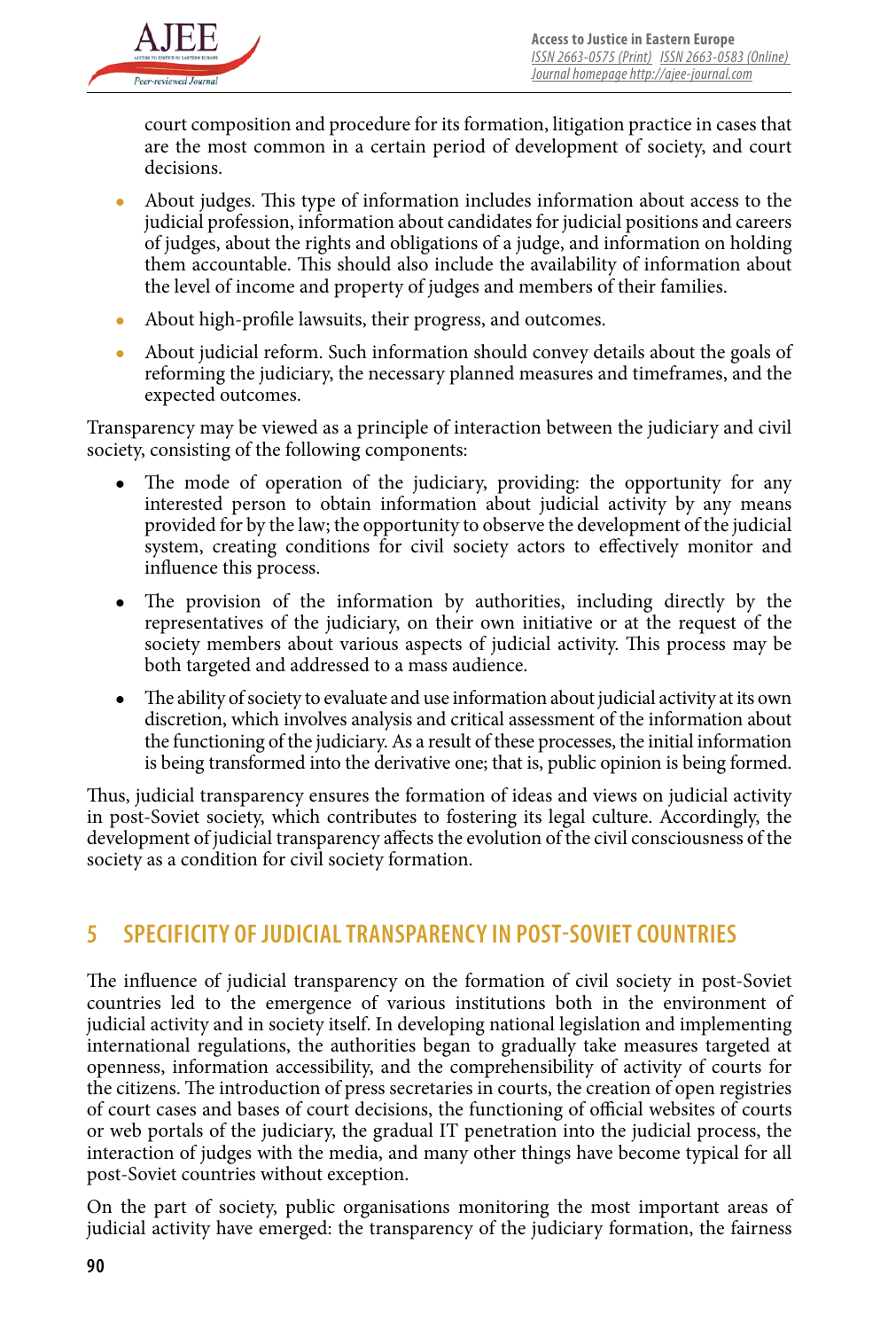of trials, and holding judges accountable. In some countries, such as Ukraine, their role has become so significant that it has contributed to the emergence of hybrid forms of cooperation between the judiciary and society at the state level. In 2016, a law was passed in Ukraine26 that served as the basis for the creation of the Public Integrity Council at the body responsible for the selection of candidates for judges (the High Qualifications Commission of Judges of Ukraine). Its active participation in the evaluation of judges and judicial candidates has become a unique experience of direct public influence on the procedures for the formation of personnel in the judiciary.<sup>27</sup> However, this is not the only form that has become a hallmark of judicial transparency as a factor in the formation of civil society in post-Soviet countries. Before turning to the description of these other forms, we shall make a short digression and return to the historical insight.

The subsequent processes of the transition to democracy experienced by post-Soviet countries in the early 1990s predetermined a different direction for their further development. Part of the region (Central Asia, Azerbaijan, Belarus, and to a large extent, Russia) pursued the process of political regime concentration and a silent alliance between courts and authorities. The Baltic States initially expressed their desire to become members of the European Union and tried to get rid of the Soviet legacy as quickly as possible by resorting to lustration procedures. Some countries (Armenia, Georgia, Moldova, Ukraine, and Kyrgyzstan) have taken the path of long-term political instability,<sup>28</sup> reforms, and revolutions, which in one way or another were reflected in the formation of civil society and the evolution of the judiciary.

The countries that have experienced outbreaks of civic activity (revolutions) are distinguished by non-standard approaches to the development of judicial transparency. It suggests that judicial transparency, forms of its manifestation, and methods of development depend on political stability and political regime in the country. Obviously, this is because societies that have called the legitimacy of power into question, in general, try to overcome crises, including the crisis of communication, through innovative methods. These include, in addition to the example mentioned above, the institution of a judge-speaker (Ukraine, Georgia), borrowed from the practice of Western European countries, in particular Germany, Holland, and Sweden. This is a judge specially trained in communication skills and able to professionally comment on the judgements of his/ her colleagues, translating it from legal language into public language. The peculiarity of this institution is that the initiator of its implementation was the judicial community itself.<sup>29</sup> The national legislation contains neither direct nor indirect indications about the mandatory existence of such a figure. Thus, not only the authorities or members of the public but also judges shall initiate new forms of communication with society. They are driven by the desire to avoid unfounded accusations against them, which is possible if they provide timely and relevant information about themselves and their activities. The lack (insufficiency) of this information gives rise to myths (speculation), impeding

<sup>26</sup> Law of Ukraine 'On Judiciary and Status of Judges' of 2 June 2016 <https://zakon.rada.gov.ua/laws/ show/1402-19/ed20160602> accessed 4 February 2022.

<sup>27</sup> See more about this Law in I Izarova, 'Independent judiciary: experience of current reforms in Ukraine as regards appointment of judges', in K Gajda-Rosczynialska, D Szumilo-Kulczycka (eds) *Judicial Management Versus Independence of Judiciary* (Walters Kluwer 2018) 242-263.

<sup>28</sup> A Mazmanyan, 'Judicialization of politics: The post-Soviet way' (2015) 13 *International Journal of Constitutional Law 200-218* <https://doi.org/10.1093/icon/mov003> accessed 4 February 2022.

<sup>29</sup> Judgment of the Council of Judges of Ukraine No 14 as of 12 March 2015 on Recommendations of the International Conference 'Strengthening Trust in the Judiciary by Improving Mutual Communication' <http://rsu.court.gov.ua/rsu/rishennya/qqqdwd/> accessed 4 February 2022; Basic Principles of Activities of Speaker-Judges / Supreme Court of Georgia <http://www.supremecourt.ge/eng/publicrelation-department/speaker-judges/regulations/> accessed 4 February 2022.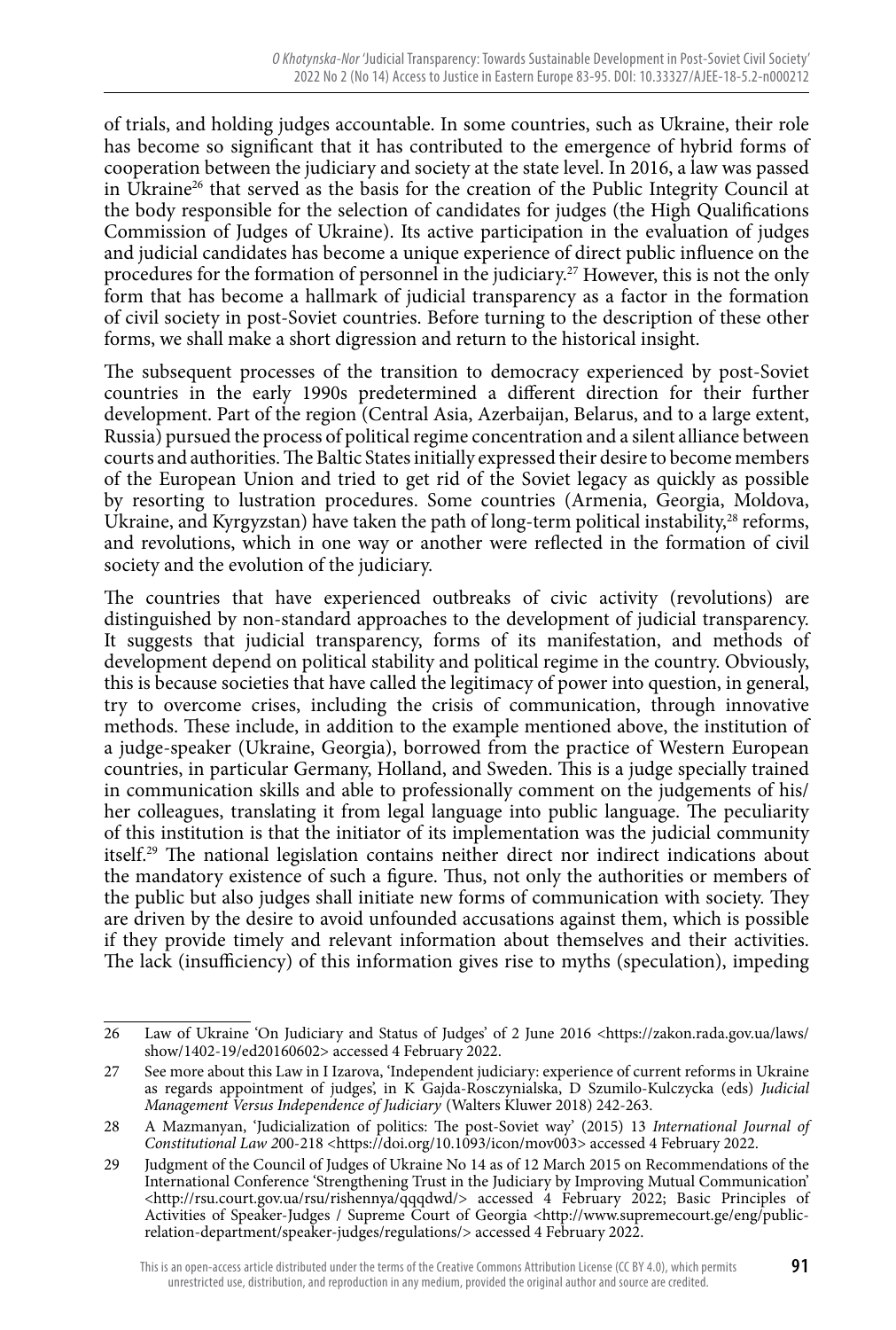

free and independent thinking, which may lead to such consequences as dogmatism, ideologization, and the disorientation of society.

Among the variety of manifestations of judicial transparency existing in post-Soviet space, special attention is drawn to the initiatives distinguished by self-organisation and founded without any participation of the state. They are considered to be the classical elements of civil society.<sup>30</sup> The project called 'Open Court' (Ukraine) is quite unique, and not only for post-Soviet countries. Its emergence became possible in 2015 due to the legally guaranteed possibility of taking a photo, video, and audio recording in the courtroom without obtaining separate permission from the court. The specificity of this project is 'live' and public monitoring of trials, which involves video filming of court sessions in civil, criminal, and other cases. Video recordings of court sessions are posted on the project website, on the Open Court YouTube channel and are also distributed by social networks to the public. According to its creators, the project is targeted at creating in society a sense of total intolerance towards corruption, injustice, and disrespect in courts; support for the professionalism of judges, prosecutors, and lawyers and their encouragement to reject colleagues discrediting their profession; the introduction of a system for applying liability measures to judges, prosecutors and lawyers due to unprofessional performance (deethicalisation, procedural violations), including on the basis of a video dossier. $31$ 

We are convinced that the basis of the initiative described is the desire to change the professional consciousness of the subjects of judicial activity and civic awareness of the society towards the undoubted authority of the court and reference standards of justice. The tools that have been chosen for this are informational in nature, which means they are commensurate with the requirements and capabilities of a modern information society and are able to satisfy its needs, being decisive for their unmediated effectiveness.

Video recordings of court sessions are available to the public to admonish and deter judges, lawyers, and prosecutors from taking actions that might discredit their status, to encourage them to improve their professional level, and to properly prepare for participation in the case. At the same time, the demonstration of trials allows the observer to form his/her own unbiased opinion about its participants and protects them from unfounded criticism. In addition, it contributes to the formation of ideas about the standards of the profession of a judge, lawyer, and prosecutor, developing awareness and legal culture in the population.

The examples above of non-standard solutions in the development of communication between the judiciary and society in post-Soviet countries show the tendency of transparency to transform from a factor of the development of civil society into one of its results.

# **6 CONCLUSIONS**

Different countries use different information strategies for the development of civil society (in particular, judicial transparency), the models of which depend on the political regime and political stability existing in the country. The Post-Soviet countries with an unstable political situation are distinguished by atypical forms of communication between courts and society, associated with the need to find non-standard solutions to overcome crisis situations. This takes both the courts and society beyond the limits

<sup>30</sup> R Cooper, 'What is Civil Society? How is the term used and what is seen to be its role and value (internationally) in 2018?' (2018) K4D Helpdesk Report, Brighton, UK: Institute of Development Studies.

<sup>31</sup> Project 'Open Court' <http://open-court.org/about/> accessed 4 February 2022.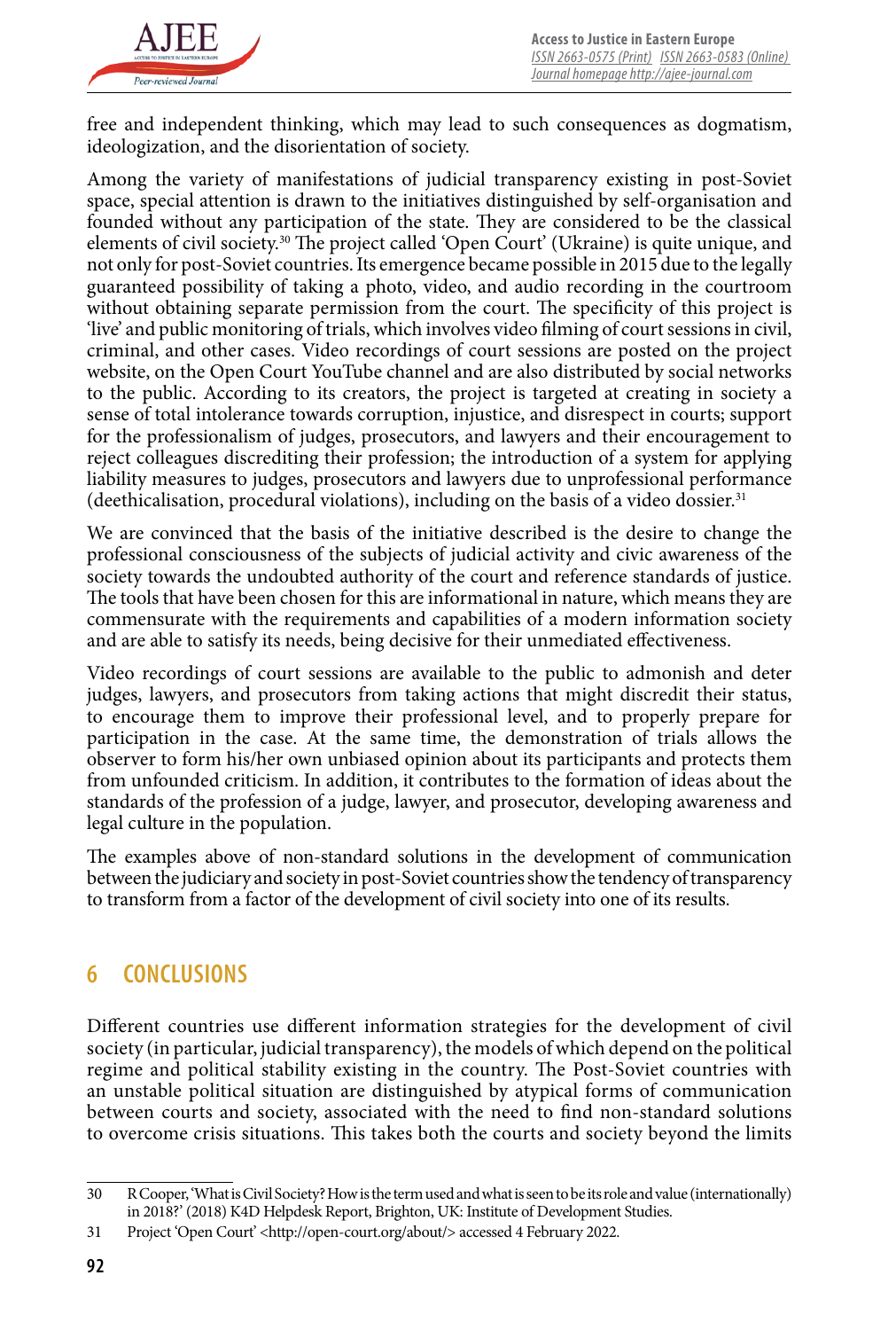of informational rights and obligations provided for by the law. Acting within the framework of the law, these two subjects produce new informal models of interaction, allowing the formation of the legal culture of the population as a necessary prerequisite for the formation of civil society.

We argue that in post-Soviet countries, the concept of judicial transparency arose as a response to a social demand at a certain historical moment of crisis in public authority. It also exemplifies one of the most consistent global tendencies in the fight against corruption in the judiciary. Given the peculiarities of the development of post-Soviet society and statehood, judicial transparency has acquired special forms and manifestations in this region and become its hallmark. It has become a determining factor in the formation of this type of public consciousness, predetermining the development of civil society. At the same time, civic activism has predetermined the tendency of judicial transparency to transform from a factor of the development of civil society into one of its results.

# **REFERENCES**

- 1. Veltmeyer H, 'Civil Society and Local Development' (2008) 9(2) *Interações (Campo Grande)*.
- 2. Edwards M, 'Introduction: Civil Society and the Geometry of Human Relations', in *The Oxford Handbook of Civil Society* <https://www.oxfordhandbooks.com/view/10.1093/ oxfordhb/9780195398571.001.0001/oxfordhb-9780195398571-e-1> accessed 4 February 2021.
- 3. Petrukhina IL (ed), *Judiciary* (LLC 'TK Velbi' 2003).
- 4. Ellis III TS, 'Sealing, Judicial Transparency and Judicial Independence' (2008) 53 *Vill. L. Rev.* 939.
- 5. Ahl B, Sprick D, 'Towards judicial transparency in China: The new public access database for court decisions' (2018) 32(1) *China Information* 3-22.
- 6. Voermans W, 'Judicial transparency furthering public accountability for new judiciaries' (2007) 3(1) *Utrecht Law Review* 148-159.
- 7. Harrison TR, 'Cameras in the United States Supreme Court: Judicial Transparency & the Obligation Thereof' (2019) <http://hdl.handle.net/1969.1/175466> accessed 4 February 2022.
- 8. Lasser M, *On Judicial Transparency, Control, and Accountability n Judicial Deliberations: A Comparative Analysis of Transparency and Legitimacy* (Oxford University Press 2009) <https:// www.oxfordscholarship.com/view/10.1093/acprof:oso/9780199575169.001.0001/acprof-9780199575169-chapter-10> accessed 4 February 2021.
- 9. Hoch K, 'Judicial transparency: communication, democracy and the United States federal judiciary' (2009) <https://escholarship.org/uc/item/44g491tk#article\_abstract> accessed 4 February 2022.
- 10. Grimmelikhuijsen S, 'The effects of judicial transparency on public trust: Evidence from a field experiment' (2015) 93 *Public Administration* 10.1111/padm.12149.
- 11. Chiao V, 'Fairness, accountability and transparency: Notes on algorithmic decision-making in criminal justice' (2019) 15 *International Journal of Law in Context* 126-139.
- 12. Izarova I, 'Sustainable Civil Justice Through Open Enforcement The Ukrainian Experience Studying' (2020) 9(5) *Academic Journal of Interdisciplinary Research* 206-216.
- 13. The Universal Declaration of Human Rights, 10 December 1948 <https://www.un.org/en/ universal-declaration-human-rights/> accessed 4 February 2022.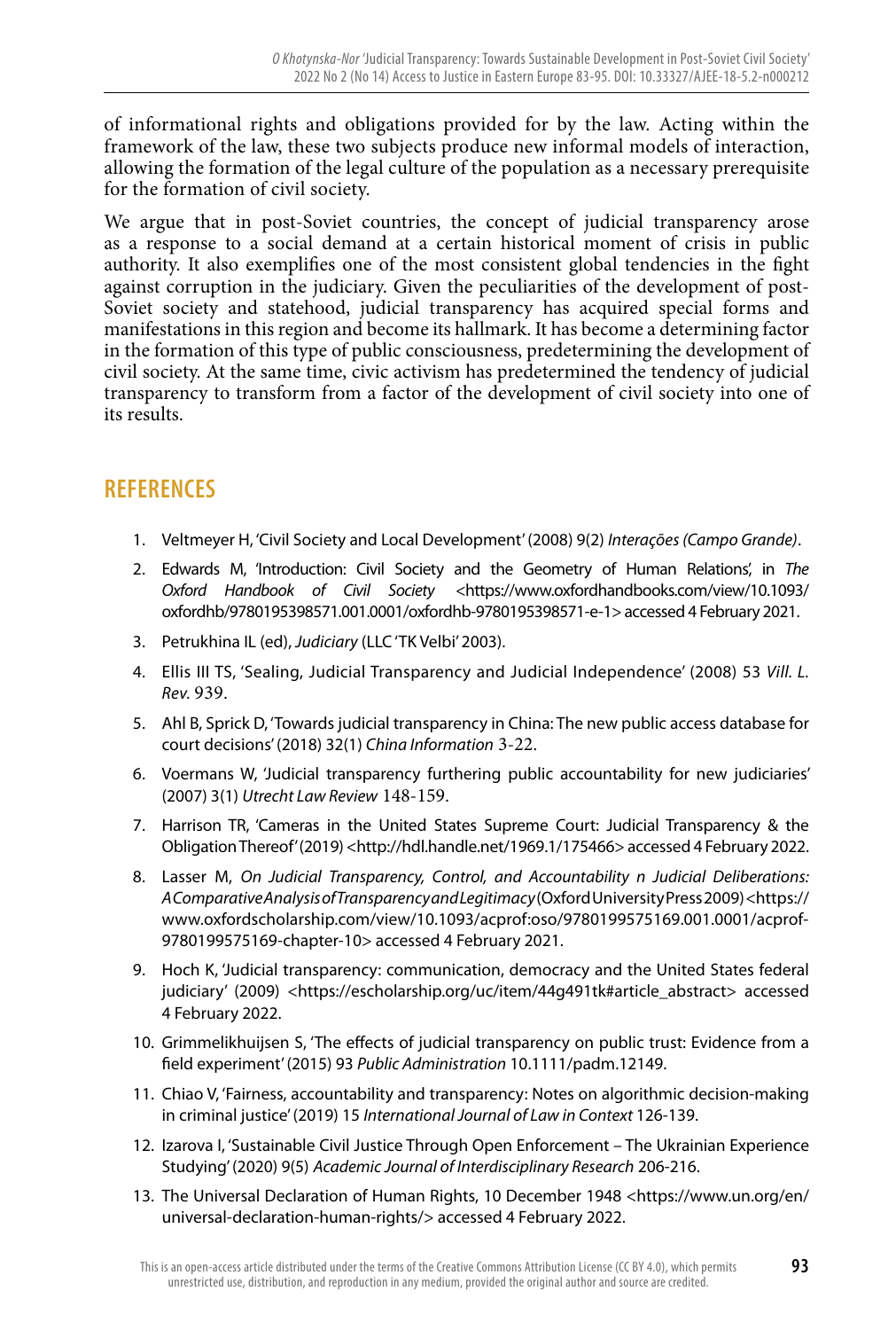

- 14. International Covenant on Civil and Political Rights, 16 December 1966 <http://www. un.org.ua/images/International\_Covenant\_on\_Civil\_and\_Political\_Rights\_CCPR\_eng1. pdf> accessed 4 February 2022.
- 15. Convention for the Protection of Human Rights and Fundamental Freedoms, 4 November 1950 <https://www.echr.coe.int/Documents/Convention\_ENG.pdf> accessed 4 February 2022.
- 16. Mihr A, 'Transitional Justice and the Quality of Democracy', (2013) 7(2) *International Journal of Conflict and Violence* 298-313.
- 17. 'Development of civil society in independent Ukraine' <http://political-studies.com/?page\_ id=186> accessed 4 February 2022.
- 18. Khotynska-Nor O, Moskvych L, Mamychev A, Vasilyev Y, Kuzina S, 'Role of Confidence and Supply Chain Strategy during Legitimization of Justice in Countries of Transitional Period' (2019) 8(6) *International Journal of Supply Chain Management* 533-543.
- 19. Akerlof G, 'The Market for Lemons: Quality Uncertainty and the Market Mechanism' (1970) 84 *Quarterly Journal of Economics* 485-500; M Spence, *Market Signaling* (Harvard University Press 1974).
- 20. Grossman S, Stiglitz J, 'On the Impossibility of Informationally Efficient Markets' (1980) 70 *American Economic Review* 393-408.
- 21. Afanasyeva O, '"Open State" in the conceptual system of social science' (2014) 1 *Issues of state and municipal management* 171-187
- 22. *R v Sussex Justices*, Ex parte McCarthy ([1924] 1 KB 256, [1923] All ER 233) <https://issuu. com/js-ror/docs/1924\_rvsussexjustices> accessed 4 February 2022.
- 23. Buscaglia E, 'Judicial Corruption in Developing Countries: Its Causes and Economic Consequences' (1999) UC Berkeley: Berkeley Program in Law and Economics <https:// escholarship.org/uc/item/48r8474j> accessed 4 February 2022.
- 24. Gloppen S, 'Courts, Corruption and Judicial Independence', in T Soreide, A Williams (eds), *Corruption, Grabbing and Development: Real World Challenges* (Edward Elgar Publishing 2014).
- 25. Brooks G, 'Judicial Corruption: Magistrates, Judges and Prosecutors', in *Criminal Justice and Corruption* (Palgrave Macmillan 2019).
- 26. International Bar Association, 'The Basel Institute on Governance. Judicial Integrity Initiative: Judicial Systems and Corruption' (2016) <https://www.baselgovernance. org/sites/default/files/2019-01/the\_judicil\_integrity\_initiative\_may\_2016\_full.pdf> accessed 4 February 2022.
- 27. United Nations Convention against Corruption (2004) <https://www.unodc.org/documents/ treaties/UNCAC/Publications/Convention/08-50026\_E.pdf> accessed 4 February 2022.
- 28. Opinion No 21 (2018) of the Consultative Council of European Judges to the attention of the Committee of Ministers of the Council of Europe 'Preventing corruption among judges' <https://www.coe.int/en/web/ccje/ccje-opinions-and-magna-carta> accessed 4 February 2022.
- 29. Law of Ukraine 'On Judiciary and Status of Judges' of 2 June 2016 <https://zakon.rada.gov. ua/laws/show/1402-19/ed20160602> accessed 4 February 2022.
- 30. Izarova I, 'Independent judiciary: experience of current reforms in Ukraine as regards appointment of judges', in K Gajda-Rosczynialska, D Szumilo-Kulczycka (eds) *Judicial Management Versus Independence of Judiciary* (Walters Kluwer 2018) 242-263.